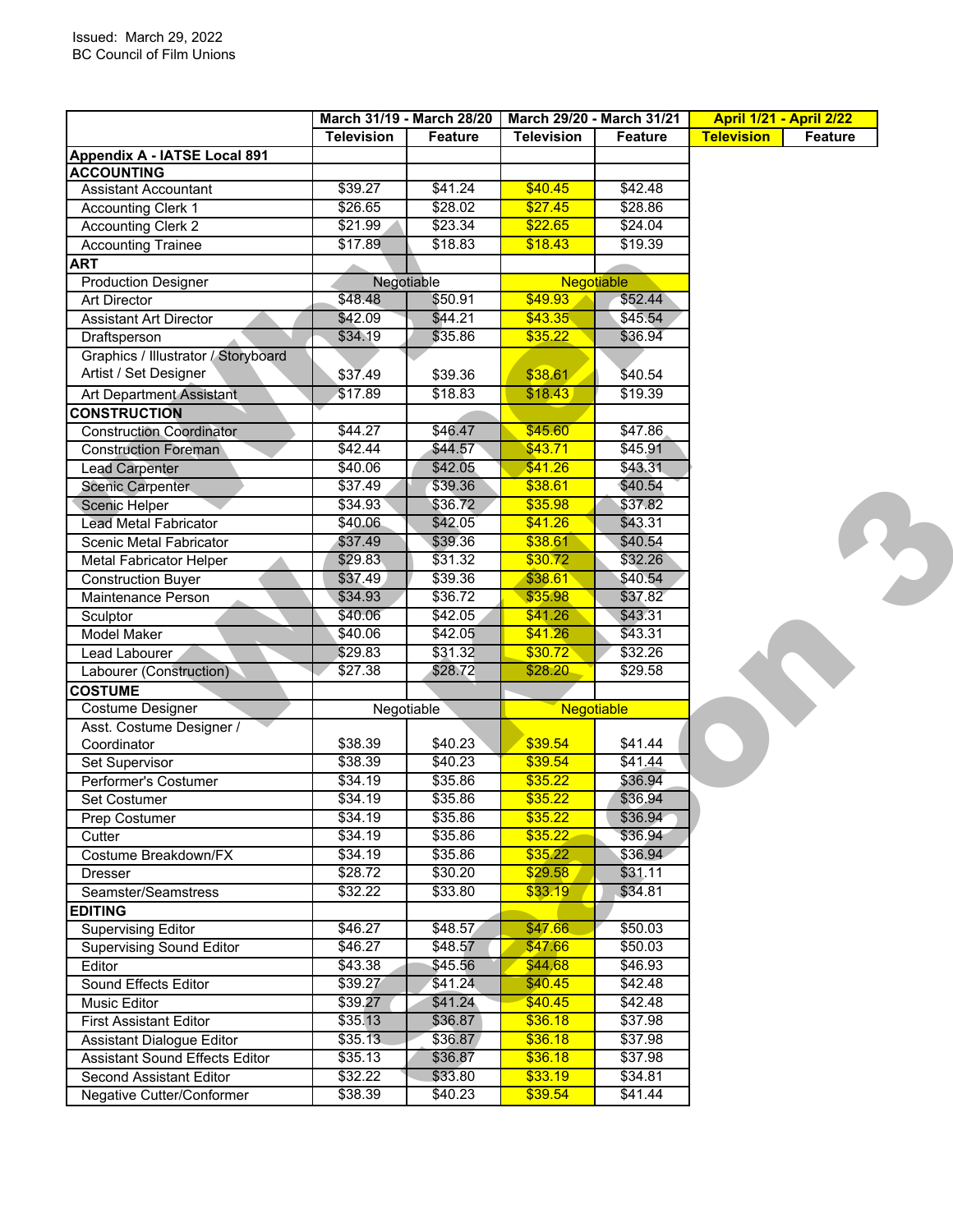|                                                                                                             |                   | March 31/19 - March 28/20 | March 29/20 - March 31/21 |                   | <b>April 1/21 - April 2/22</b> |                |
|-------------------------------------------------------------------------------------------------------------|-------------------|---------------------------|---------------------------|-------------------|--------------------------------|----------------|
|                                                                                                             | <b>Television</b> | <b>Feature</b>            | <b>Television</b>         | <b>Feature</b>    | <b>Television</b>              | <b>Feature</b> |
| Appendix A - IATSE Local 891 Master Agreement                                                               |                   |                           |                           |                   |                                |                |
| <b>FIRST AID/CRAFT SERVICE</b>                                                                              |                   |                           |                           |                   |                                |                |
| <b>First Aid/Craft Service</b>                                                                              | \$39.27           | \$41.24                   | \$40.45                   | \$42.48           |                                |                |
| <b>First Aid</b>                                                                                            | \$32.22           | \$33.80                   | \$33.19                   | \$34.81           |                                |                |
| <b>Craft Service</b>                                                                                        | \$29.83           | \$31.32                   | \$30.72                   | \$32.26           |                                |                |
| <b>GREENS</b>                                                                                               |                   |                           |                           |                   |                                |                |
| <b>Head Greensperson</b>                                                                                    | \$39.27           | \$41.24                   | \$40.45                   | \$42.48           |                                |                |
| Best Person (Lead Person)                                                                                   | \$35.13           | \$36.87                   | \$36.18                   | \$37.98           |                                |                |
| Greensperson                                                                                                | \$32.22           | \$33.80                   | \$33.19                   | \$34.81           |                                |                |
| <b>Greens Helper</b>                                                                                        | \$28.72           | \$30.20                   | \$29.58                   | \$31.11           |                                |                |
| <b>GRIPS</b>                                                                                                |                   |                           |                           |                   |                                |                |
| Key Grip                                                                                                    | \$39.27           | \$41.24                   | \$40.45                   | \$42.48           |                                |                |
| Second Grip                                                                                                 | \$35.13           | \$36.87                   | \$36.18                   | \$37.98           |                                |                |
| Leadman/Setup                                                                                               | \$35.13           | \$36.87                   | \$36.18                   | \$37.98           |                                |                |
| Dolly Operator                                                                                              | \$35.13           | \$36.87                   | \$36.18                   | \$37.98           |                                |                |
| Rigging Grip                                                                                                | \$34.19           | \$35.86                   | \$35.22                   | \$36.94           |                                |                |
| Grip                                                                                                        | \$32.22           | \$33.80                   | \$33.19                   | \$34.81           |                                |                |
| <b>HAIR</b>                                                                                                 |                   |                           |                           |                   |                                |                |
| <b>Hair Department Head</b>                                                                                 | \$39.27           | \$41.24                   | \$40.45                   | \$42.48           |                                |                |
| <b>Assistant Hairstylist</b>                                                                                | \$35.13           | \$36.87                   | \$36.18                   | \$37.98           |                                |                |
| Second Assistant Hairstylist                                                                                | \$32.22           | \$33.80                   | \$33.19                   | \$34.81           |                                |                |
| <b>LIGHTING/ELECTRICS</b>                                                                                   |                   |                           |                           |                   |                                |                |
| Chief Lighting Technician /                                                                                 |                   |                           |                           |                   |                                |                |
| Gaffer                                                                                                      | \$39.27           | \$41.24                   | \$40.45                   | \$42.48           |                                |                |
| Asst. Chief Lighting Tech. /                                                                                |                   |                           |                           |                   |                                |                |
| Best Boy                                                                                                    | \$35.13           | \$36.87                   | \$36.18                   | \$37.98           |                                |                |
| <b>Lighting Board Operator</b>                                                                              | \$35.02           | \$36.87                   | \$36.07                   | \$37.98           |                                |                |
| <b>Rigging Gaffer</b>                                                                                       | \$35.13           | \$36.87                   | \$36.18                   | \$37.98           |                                |                |
| <b>Generator Operator</b>                                                                                   | \$35.13           | \$36.87                   | \$36.18                   | \$37.98           |                                |                |
| Lighting Technician /                                                                                       |                   |                           |                           |                   |                                |                |
| Lamp Operator*                                                                                              | \$32.22           | \$33.80                   | \$33.19                   | \$34.81           |                                |                |
| Set Wireman                                                                                                 | \$34.19           | \$35.86                   | \$35.22                   | \$36.94           |                                |                |
| Any Lighting Technician who is assigned to operate balloon lighting shall receive \$0.80 per hour more than |                   |                           |                           |                   |                                |                |
| <b>MAKE-UP</b>                                                                                              |                   |                           |                           |                   |                                |                |
| <b>Special Makeup Effects</b>                                                                               |                   | Negotiable                |                           | <b>Negotiable</b> |                                |                |
| <b>Makeup Department Head</b>                                                                               | \$39.27           | \$41.24                   | \$40.45                   | \$42.48           |                                |                |
| <b>First Assistant Makeup Artist</b>                                                                        | \$35.13           | \$36.87                   | \$36.18                   | \$37.98           |                                |                |
| Second Assistant Makeup Artist                                                                              | \$32.22           | \$33.80                   | \$33.19                   | \$34.81           |                                |                |
| Third Assistant Makeup Artist                                                                               | \$21.83           | \$22.91                   | \$22.48                   | \$23.60           |                                |                |
| <b>PAINTING</b>                                                                                             |                   |                           |                           |                   |                                |                |
| Paint Coordinator                                                                                           | \$43.73           | \$45.90                   | \$45.04                   | \$47.28           |                                |                |
| <b>Lead Painter</b>                                                                                         | \$40.06           | \$42.05                   | \$41.26                   | \$43.31           |                                |                |
| Scenic Artist                                                                                               | \$40.06           | \$42.05                   | \$41.26                   | \$43.31           |                                |                |
| Sign Painter/Fabricator                                                                                     | \$40.06           | \$42.05                   | \$41.26                   | \$43.31           |                                |                |
| Automotive Sprayer                                                                                          | \$40.06           | \$42.05                   | \$41.26                   | \$43.31           |                                |                |
| <b>Scenic Painter</b>                                                                                       | \$37.49           | \$39.36                   | \$38.61                   | \$40.54           |                                |                |
| <b>Wallpaper Hanger</b>                                                                                     | \$37.49           | \$39.36                   | \$38.61                   | \$40.54           |                                |                |
| Plasterer                                                                                                   | \$37.49           | \$39.36                   | \$38.61                   | \$40.54           |                                |                |
| <b>Set Painter</b>                                                                                          | \$35.66           | \$37.39                   | \$36.73                   | \$38.51           |                                |                |
| Paint Labourer                                                                                              | \$27.38           | \$28.72                   | \$28.20                   | \$29.58           |                                |                |
| <b>PRODUCTION OFFICE</b>                                                                                    |                   |                           |                           |                   |                                |                |
| <b>Production Office Coordinator</b>                                                                        | \$39.27           | \$41.24                   | \$40.45                   | \$42.48           |                                |                |
| Asst. Production Coordinator                                                                                | \$35.13           | \$36.87                   | \$36.18                   | \$37.98           |                                |                |
| 2nd Asst. Production Coord.                                                                                 | \$19.64           | \$20.58                   | \$20.23                   | \$21.20           |                                |                |
|                                                                                                             |                   |                           |                           |                   |                                |                |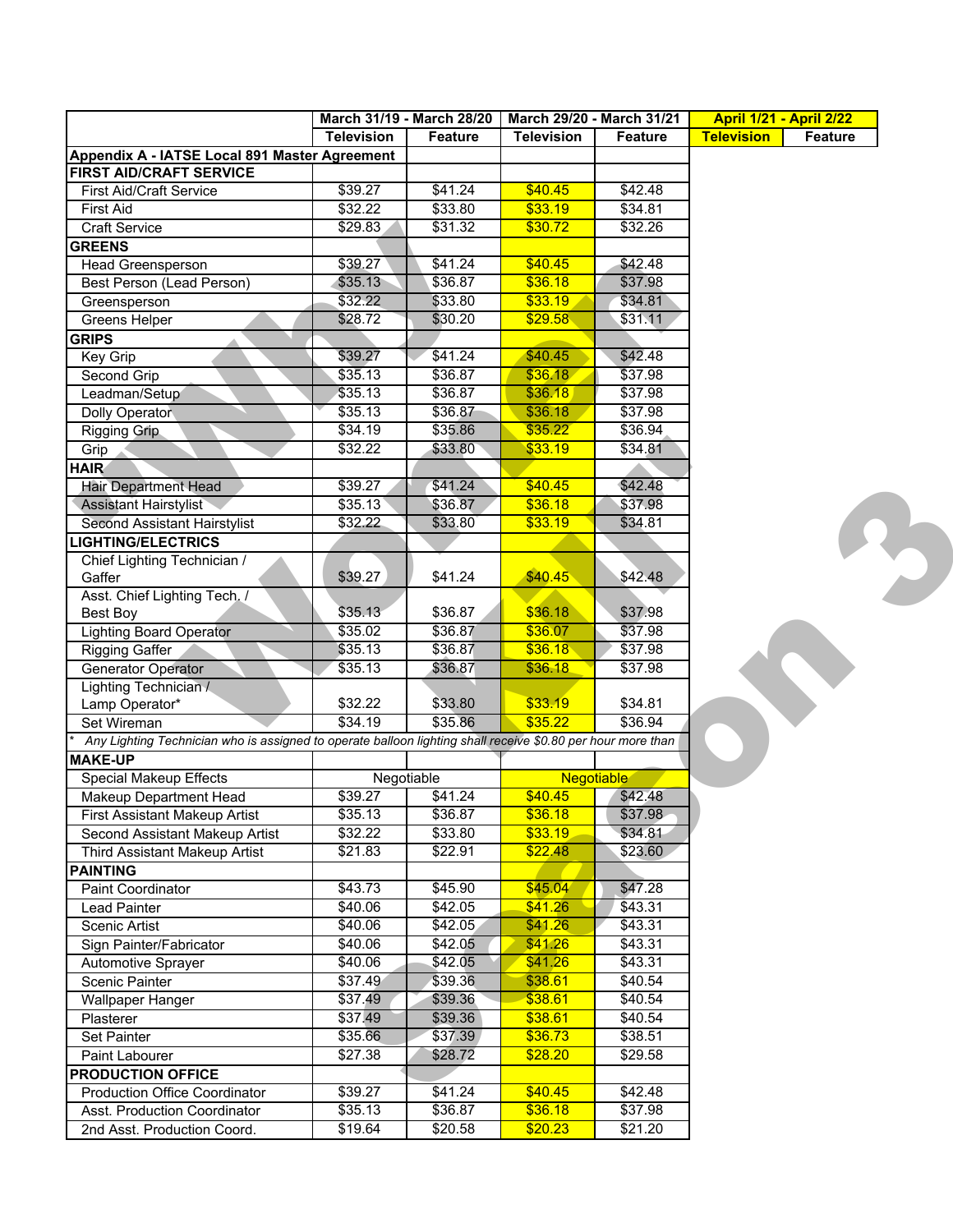|                                               |                   | March 31/19 - March 28/20 | March 29/20 - March 31/21 |            | <b>April 1/21 - April 2/22</b> |                |
|-----------------------------------------------|-------------------|---------------------------|---------------------------|------------|--------------------------------|----------------|
|                                               | <b>Television</b> | <b>Feature</b>            | <b>Television</b>         | Feature    | <b>Television</b>              | <b>Feature</b> |
| Appendix A - IATSE Local 891 Master Agreement |                   |                           |                           |            |                                |                |
| <b>PROPS</b>                                  |                   |                           |                           |            |                                |                |
| <b>Property Master</b>                        | \$39.27           | \$41.24                   | \$40.45                   | \$42.48    |                                |                |
| <b>Assistant Property Master</b>              | \$38.39           | \$40.23                   | \$39.54                   | \$41.44    |                                |                |
| Props Buyer                                   | \$34.93           | \$36.72                   | \$35.98                   | \$37.82    |                                |                |
| Props                                         | \$32.22           | \$33.80                   | \$33.19                   | \$34.81    |                                |                |
| <b>SCRIPT SUPERVISORS /</b>                   |                   |                           |                           |            |                                |                |
| Script Supevisor/                             |                   |                           |                           |            |                                |                |
| Continuity Coord.                             | \$39.27           | \$41.24                   | \$40.45                   | \$42.48    |                                |                |
| Assistant to Script Supervisor/               |                   |                           |                           |            |                                |                |
| <b>Continuity Coordinator</b>                 | \$22.16           | \$23.26                   | \$22.82                   | \$23.96    |                                |                |
| <b>SET DECORATING</b>                         |                   |                           |                           |            |                                |                |
| Set Decorator                                 | \$39.27           | \$41.24                   | \$40.45                   | \$42.48    |                                |                |
| Assistant Set Decorator                       | \$36.52           | \$38.25                   | \$37.62                   | \$39.40    |                                |                |
| Set Buyer                                     | \$34.19           | \$35.86                   | \$35.22                   | \$36.94    |                                |                |
| <b>Lead Dresser</b>                           | \$33.15           | \$34.80                   | \$34.14                   | \$35.84    |                                |                |
| On-Set Dresser                                | \$33.15           | \$34.80                   | \$34.14                   | \$35.84    |                                |                |
| Set Dresser                                   | \$32.22           | \$33.80                   | \$33.19                   | \$34.81    |                                |                |
| Draper/Upholsterer                            | \$32.22           | \$33.80                   | \$33.19                   | \$34.81    |                                |                |
| <b>Assistant Set Dresser</b>                  | \$26.65           | \$28.02                   | \$27.45                   | \$28.86    |                                |                |
| <b>SOUND</b>                                  |                   |                           |                           |            |                                |                |
| Mixer (Production and Dubbing)                | \$51.14           | \$53.66                   | \$52.67                   | \$55.27    |                                |                |
| <b>Boom Operator</b>                          | \$42.95           | \$45.09                   | \$44.24                   | \$46.44    |                                |                |
| Sound Assistant                               | \$32.22           | \$33.80                   | \$33.19                   | \$34.81    |                                |                |
| Public Address Operator                       | \$32.22           | \$33.80                   | \$33.19                   | \$34.81    |                                |                |
| Playback Operator                             | \$32.22           | \$33.80                   | \$33.19                   | \$34.81    |                                |                |
| Sound Maintenance                             | \$32.22           | \$33.80                   | \$33.19                   | \$34.81    |                                |                |
| <b>SPECIAL EFFECTS</b>                        |                   |                           |                           |            |                                |                |
| Special Effects Coordinator                   | \$43.40           | \$45.59                   | \$44.70                   | \$46.96    |                                |                |
| <b>First Assistant Special Effects</b>        | \$39.27           | \$41.24                   | \$40.45                   | \$42.48    |                                |                |
| Special Effects Assistant                     | \$34.19           | \$35.86                   | \$35.22                   | \$36.94    |                                |                |
| Special Effects Labourer                      | \$27.38           | \$28.72                   | \$28.20                   | \$29.58    |                                |                |
| <b>VIDEO</b>                                  |                   |                           |                           |            |                                |                |
| <b>Video Sound Mixer</b>                      | \$39.27           | \$41.24                   | \$40.45                   | \$42.48    |                                |                |
| Video Lighting Director                       | \$39.27           | \$41.24                   | \$40.45                   | \$42.48    |                                |                |
| Video Script Supervisor                       | \$39.27           | \$41.24                   | \$40.45                   | \$42.48    |                                |                |
| Colourist                                     | \$39.27           | \$41.24                   | \$40.45                   | \$42.48    |                                |                |
| <b>VISUAL EFFECTS</b>                         |                   |                           |                           |            |                                |                |
| VFX Artists (Weekly Flat Rate - up to         |                   |                           |                           |            |                                |                |
| VFX Artist - Level 1                          | \$1,828.29        | \$1,828.29                | \$1,883.14                | \$1,883.14 |                                |                |
| VFX Artist - Level 2                          | \$1,697.70        | \$1,697.70                | \$1,748.63                | \$1,748.63 |                                |                |
| VFX Artist - Level 3                          | \$1,394.67        | \$1,394.67                | \$1,436.51                | \$1,436.51 |                                |                |
| VFX Technicians (Weekly Flat Rate -           |                   |                           |                           |            |                                |                |
| VFX Technician - Level 1                      | \$1,697.70        | \$1,697.70                | \$1,748.63                | \$1,748.63 |                                |                |
| VFX Technician - Level 2                      | \$1,394.67        | \$1,394.67                | \$1,436.51                | \$1,436.51 |                                |                |
| VFX Artists (Hourly rate for overtime         |                   |                           |                           |            |                                |                |
| VFX Artist - Level 1                          | \$26.12           | \$26.12                   | \$26.90                   | \$26.90    |                                |                |
| VFX Artist - Level 2                          | \$24.25           | \$24.25                   | \$24.98                   | \$24.98    |                                |                |
| VFX Artist - Level 3                          | \$19.92           | \$19.92                   | \$20.52                   | \$20.52    |                                |                |
| VFX Technicians (Hourly rate for              |                   |                           |                           |            |                                |                |
| VFX Technician - Level 1                      | \$24.25           | \$24.25                   | \$24.98                   | \$24.98    |                                |                |
| VFX Technician - Level 2                      | \$19.92           | \$19.92                   | \$20.52                   | \$20.52    |                                |                |